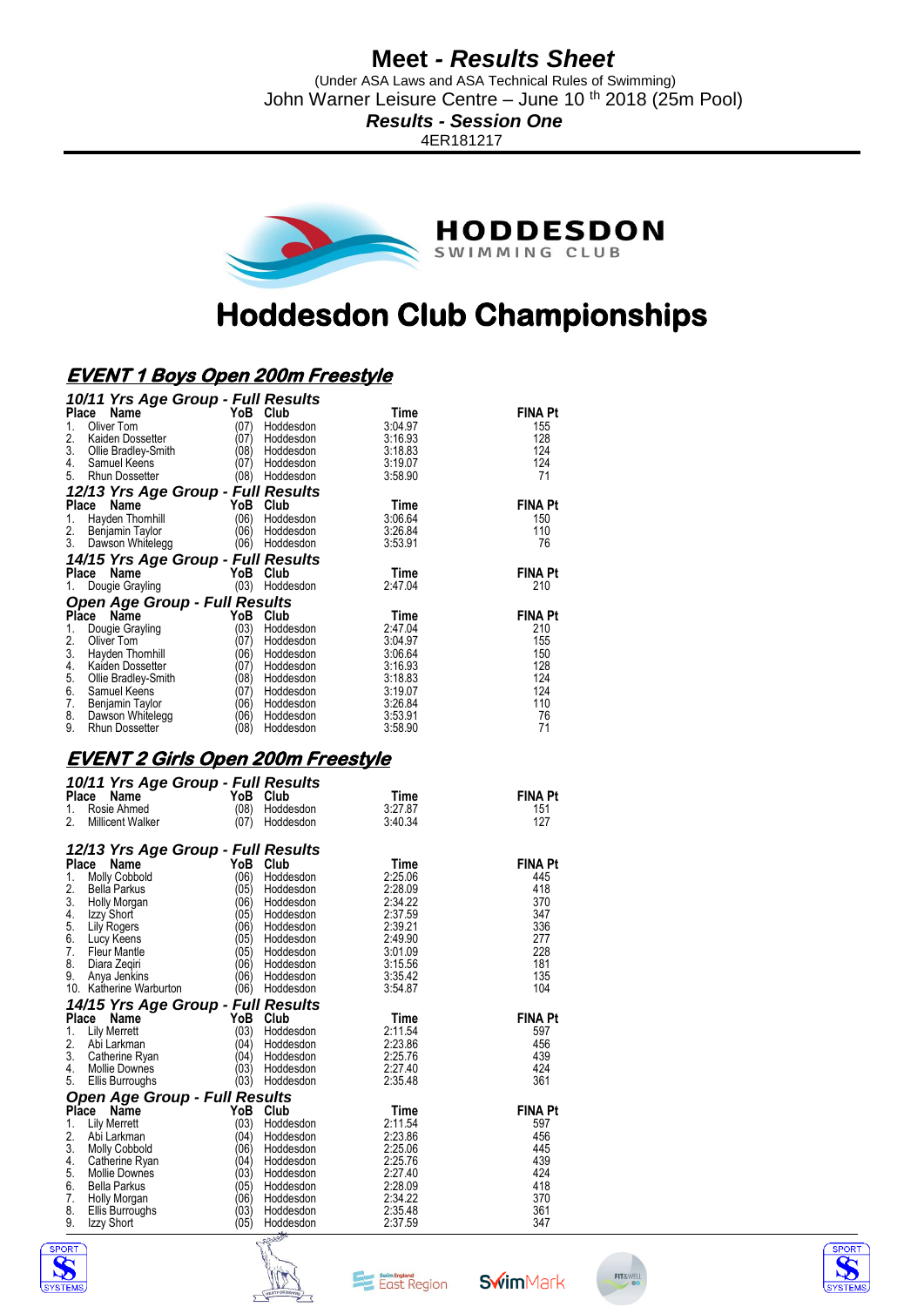(Under ASA Laws and ASA Technical Rules of Swimming) John Warner Leisure Centre – June 10 <sup>th</sup> 2018 (25m Pool)

### *Results - Session One*

| 10. Lily Rogers                            | Hoddesdon<br>(06) | 2:39.21 | 336            |  |
|--------------------------------------------|-------------------|---------|----------------|--|
| 11. Lucy Keens                             | (05)<br>Hoddesdon | 2:49.90 | 277            |  |
| 12. Fleur Mantle                           | (05)<br>Hoddesdon | 3:01.09 | 228            |  |
| 13. Diara Zegiri                           | (06)<br>Hoddesdon | 3:15.56 | 181            |  |
| 14. Rosie Ahmed                            | (08)<br>Hoddesdon | 3:27.87 | 151            |  |
|                                            |                   |         |                |  |
| 15. Anya Jenkins                           | (06)<br>Hoddesdon | 3:35.42 | 135            |  |
| 16. Millicent Walker                       | (07)<br>Hoddesdon | 3:40.34 | 127            |  |
| 17. Katherine Warburton                    | (06)<br>Hoddesdon | 3:54.87 | 104            |  |
|                                            |                   |         |                |  |
| <u>EVENT 3 Boys Open 25m Butterfly</u>     |                   |         |                |  |
|                                            |                   |         |                |  |
| 10/11 Yrs Age Group - Full Results         |                   |         |                |  |
| Place Name                                 | YoB Club          | Time    | <b>FINA Pt</b> |  |
|                                            |                   |         |                |  |
| Leo Mantle<br>1.                           | (08)<br>Hoddesdon | 22.43   |                |  |
| 2.<br>Zac Stacey                           | (07<br>Hoddesdon  | 22.75   |                |  |
| 3.<br>George Dumont                        | (08)<br>Hoddesdon | 29.03   |                |  |
| Alfie Whitman                              | (08) Hoddesdon    | DQ 8.2  |                |  |
| 9 Yrs/Under Age Group - Full Results       |                   |         |                |  |
| Place Name                                 | YoB<br>Club       | Time    | <b>FINA Pt</b> |  |
| Maxwell Hozier<br>1.                       | (09)              | 20.42   |                |  |
|                                            | Hoddesdon         |         |                |  |
| 2.<br>Lucas Nuckey                         | (09)<br>Hoddesdon | 22.36   |                |  |
| Daniel Warburton                           | (09)<br>Hoddesdon | DQ 8.2  |                |  |
|                                            |                   |         |                |  |
| <b>Open Age Group - Full Results</b>       |                   |         |                |  |
| Place Name                                 | YoB Club          | Time    | <b>FINA Pt</b> |  |
| Maxwell Hozier<br>1.                       | (09)<br>Hoddesdon | 20.42   |                |  |
|                                            |                   |         |                |  |
| 2.<br>Lucas Nuckey                         | (09)<br>Hoddesdon | 22.36   |                |  |
| 3.<br>Leo Mantle                           | (08)<br>Hoddesdon | 22.43   |                |  |
| Zac Stacey<br>4.                           | (07)<br>Hoddesdon | 22.75   |                |  |
| 5.<br>George Dumont                        | (08)<br>Hoddesdon | 29.03   |                |  |
| Daniel Warburton                           | (09)<br>Hoddesdon | DQ 8.2  |                |  |
| Alfie Whitman                              | (08)<br>Hoddesdon | DQ 8.2  |                |  |
|                                            |                   |         |                |  |
|                                            |                   |         |                |  |
| <u>EVENT 4 Girls Open 25m Butterfly</u>    |                   |         |                |  |
|                                            |                   |         |                |  |
| 10/11 Yrs Age Group - Full Results         |                   |         |                |  |
| Place Name                                 | YoB Club          | Time    | <b>FINA Pt</b> |  |
| 1.<br><b>Issys Coker</b>                   | (07)<br>Hoddesdon | 21.11   |                |  |
| 2.<br>Ella Robinson                        | (08)<br>Hoddesdon | 29.94   |                |  |
| Abi Sproga                                 | (07)<br>Hoddesdon | DQ 8.2  |                |  |
| Imogen La-Band                             | (08)<br>Hoddesdon | DQ 8.4  |                |  |
| Louise Duffy                               | (08)<br>Hoddesdon | DQ 8.4  |                |  |
|                                            |                   |         |                |  |
| 12/13 Yrs Age Group - Full Results         |                   |         |                |  |
|                                            |                   |         |                |  |
| Place Name                                 | YoB Club          | Time    | <b>FINA Pt</b> |  |
| Gabrielle D'Abreu-Whit<br>1.               | (06)<br>Hoddesdon | 21.80   |                |  |
| Lucy Keen                                  | (05)<br>Hoddesdon | DQ 8.4  |                |  |
| <b>Open Age Group - Full Results</b>       |                   |         |                |  |
| Place Name                                 | YoB.<br>Club      | Time    | <b>FINA Pt</b> |  |
|                                            |                   |         |                |  |
| <b>Issys Coker</b><br>1.                   | (07)<br>Hoddesdon | 21.11   |                |  |
| 2.<br>Gabrielle D'Abreu-Whit               | (06)<br>Hoddesdon | 21.80   |                |  |
| 3.<br>Ella Robinson                        | (08)<br>Hoddesdon | 29.94   |                |  |
| Abi Sproga                                 | (07)<br>Hoddesdon | DQ 8.2  |                |  |
| Imogen La-Band                             | (08)<br>Hoddesdon | DQ 8.4  |                |  |
| Louise Duffy                               | (08)<br>Hoddesdon | DQ 8.4  |                |  |
| Lucy Keen                                  | (05)<br>Hoddesdon | DQ 8.4  |                |  |
|                                            |                   |         |                |  |
|                                            |                   |         |                |  |
| <u>EVENT 5 Boys Open 100m Breaststroke</u> |                   |         |                |  |
| 10/11 Yrs Age Group - Full Results         |                   |         |                |  |
| Place Name                                 | YoB Club          |         | <b>FINA Pt</b> |  |
|                                            |                   | Time    |                |  |
| Harrison Odie<br>1.                        | Hoddesdon<br>(07) | 1:49.71 | 130            |  |
| 2.<br>Oliver Tom                           | (07)<br>Hoddesdon | 1:53.50 | 117            |  |
| 3.<br>Samuel Howard                        | (07)<br>Hoddesdon | 1:54.81 | 113            |  |
| Charlie Brown<br>4.                        | (07)<br>Hoddesdon | 1:55.09 | 112            |  |
| 5.<br>Ollie Bradley-Smith                  | (08)<br>Hoddesdon | 1:59.68 | 100            |  |
| 6.<br>Kaiden Dossetter                     | (07)<br>Hoddesdon | 2:13.85 | 71             |  |
| Alfie Whitman                              | (08)<br>Hoddesdon | DQ 7.4  |                |  |
|                                            |                   |         |                |  |
|                                            |                   |         |                |  |
| 12/13 Yrs Age Group - Full Results         |                   |         |                |  |
| Place Name                                 | YoB Club          | Time    | <b>FINA Pt</b> |  |
| Jack Renouf<br>1.                          | (06)<br>Hoddesdon | 1:40.52 | 169            |  |
| 2.<br>Hayden Thomhill                      | (06)<br>Hoddesdon | 1:57.17 | 106            |  |
| 3.<br>Daniel Ryan                          | (06) Hoddesdon    | 1:57.25 | 106            |  |
|                                            |                   |         |                |  |
| 14/15 Yrs Age Group - Full Results         |                   |         |                |  |
| Place Name                                 | YoB Club          | Time    | <b>FINA Pt</b> |  |
| Alexander Tate<br>1.                       | (03)<br>Hoddesdon | 1:28.12 | 251            |  |
| 2.<br>Dougie Grayling                      | (03)<br>Hoddesdon | 1:35.10 | 199            |  |
| <b>Open Age Group - Full Results</b>       |                   |         |                |  |
|                                            | YoB Club          |         |                |  |
| Place Name                                 |                   | Time    | <b>FINA Pt</b> |  |
|                                            |                   |         |                |  |
| Alexander Tate<br>1.                       | (03) Hoddesdon    | 1:28.12 | 251            |  |







**Swim**Mark

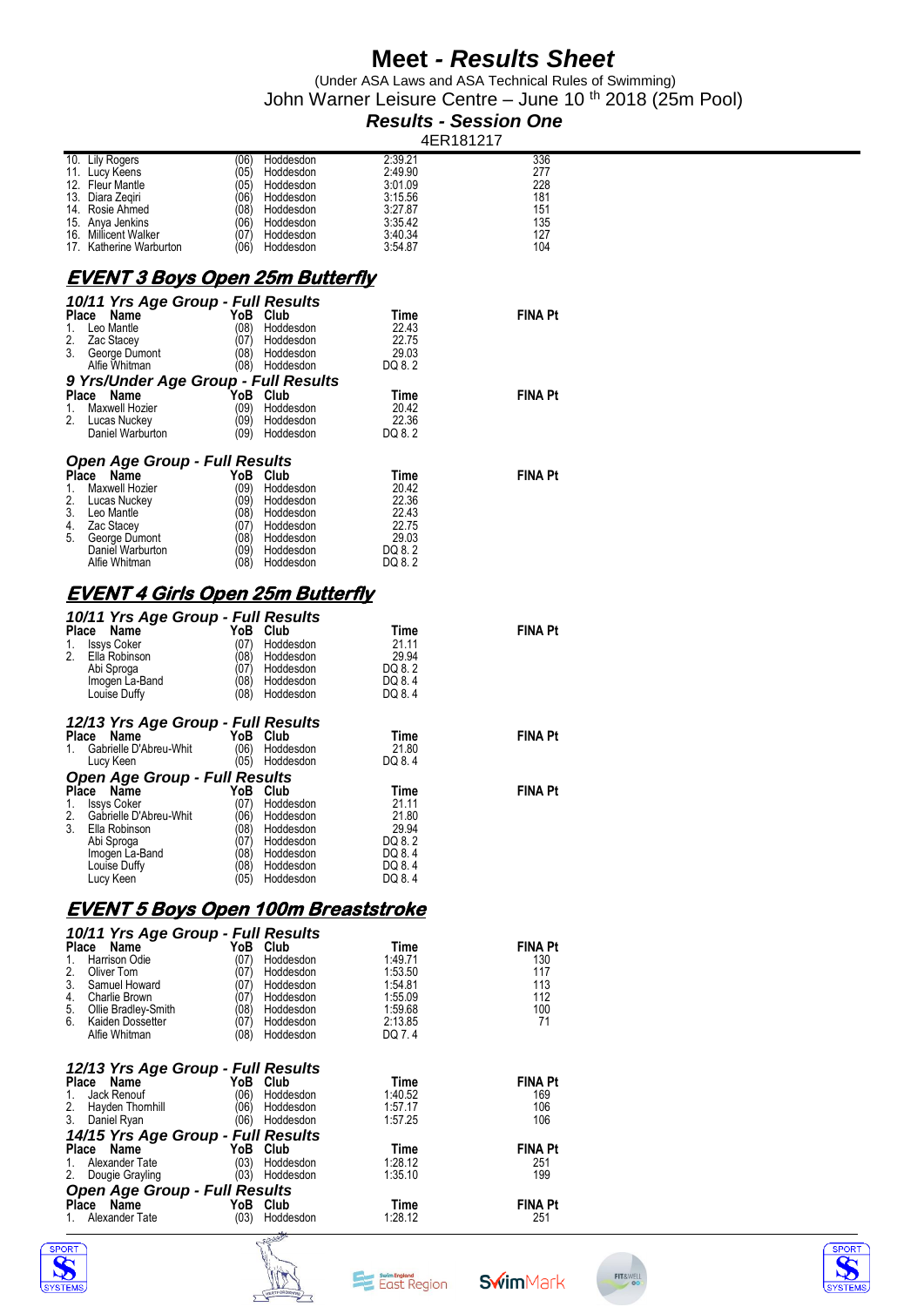(Under ASA Laws and ASA Technical Rules of Swimming) John Warner Leisure Centre – June 10 <sup>th</sup> 2018 (25m Pool)

#### *Results - Session One*

4ER181217

|                                                                 |      |                |     |           | 4 L N 10 1 Z 17 |  |
|-----------------------------------------------------------------|------|----------------|-----|-----------|-----------------|--|
| 2.<br>Dougie Grayling                                           | (03) | Hoddesdon      |     | 1:35.10   | 199             |  |
| 3.<br>Jack Renouf                                               | (06) | Hoddesdon      |     | 1:40.52   | 169             |  |
|                                                                 |      |                |     |           |                 |  |
| 4.<br><b>Harrison Odie</b>                                      | (07) | Hoddesdon      |     | 1:49.71   | 130             |  |
| 5.<br>Oliver Tom                                                | (07) | Hoddesdon      |     | 1:53.50   | 117             |  |
| 6.<br>Samuel Howard                                             | (07) | Hoddesdon      |     | 1:54.81   | 113             |  |
| 7.<br><b>Charlie Brown</b>                                      | (07) | Hoddesdon      |     | 1:55.09   | 112             |  |
| 8.<br>Hayden Thomhill                                           | (06) | Hoddesdon      |     | 1:57.17   | 106             |  |
| 9.<br>Daniel Ryan                                               | (06) | Hoddesdon      |     | 1:57.25   | 106             |  |
|                                                                 | (08) |                |     |           |                 |  |
| 10. Ollie Bradley-Smith                                         |      | Hoddesdon      |     | 1:59.68   | 100             |  |
| 11. Kaiden Dossetter                                            | (07) | Hoddesdon      |     | 2:13.85   | 71              |  |
| Alfie Whitman                                                   | (08) | Hoddesdon      |     | DQ 7.4    |                 |  |
|                                                                 |      |                |     |           |                 |  |
|                                                                 |      |                |     |           |                 |  |
| <u>EVENT 6 Girls Open 100m Breaststroke</u>                     |      |                |     |           |                 |  |
|                                                                 |      |                |     |           |                 |  |
| 10/11 Yrs Age Group - Full Results                              |      |                |     |           |                 |  |
| Place Name                                                      |      | YoB Club       | Cat | Time      | <b>FINA Pt</b>  |  |
| Rosie Ahmed<br>1.                                               | (08) | Hoddesdon      |     | 2:08.11   | 115             |  |
| <b>Millicent Walker</b>                                         | (07) | Hoddesdon      |     | DQ 7.4    |                 |  |
| 9 Yrs/Under Age Group - Full Results                            |      |                |     |           |                 |  |
|                                                                 |      |                |     |           |                 |  |
| Place Name                                                      |      | YoB Club       | Cat | Time      | <b>FINA Pt</b>  |  |
| Ella Edwards<br>1.                                              | (09) | Hoddesdon      |     | 1:42.94   | 222             |  |
|                                                                 |      |                |     |           |                 |  |
| 12/13 Yrs Age Group - Full Results                              |      |                |     |           |                 |  |
|                                                                 |      |                |     |           |                 |  |
| Place Name                                                      |      | YoB Club       | Cat | Time      | <b>FINA Pt</b>  |  |
| <b>Bella Parkus</b><br>1.                                       | (05) | Hoddesdon      |     | 1:31.53   | 316             |  |
| 2.<br>Holly Morgan                                              | (06) | Hoddesdon      |     | 1:34.86   | 284             |  |
| 3.<br>Molly Hagan                                               | (06) | Hoddesdon      |     | 1:35.07   | 282             |  |
| Izzy Short<br>4.                                                | (05) | Hoddesdon      |     | 1:36.09   | 273             |  |
| 5.<br>Fleur Mantle                                              | (05) | Hoddesdon      |     | 1:42.03   | 228             |  |
| 6.<br><b>Lily Rogers</b>                                        | (06) | Hoddesdon      |     | 1:43.97   | 215             |  |
| 7.<br><b>Charlotte Bacon</b>                                    | (06) | Hoddesdon      |     | 1:49.85   | 182             |  |
|                                                                 |      |                |     |           |                 |  |
| 8.<br>Gabrielle D'Abreu-Whit                                    | (06) | Hoddesdon      |     | 2:12.29   | 104             |  |
| 9.<br>Louise Storey                                             | (06) | Hoddesdon      |     | 9 2:20.59 | 87              |  |
| 14/15 Yrs Age Group - Full Results                              |      |                |     |           |                 |  |
| Place Name                                                      | YoB. | Club           | Cat | Time      | <b>FINA Pt</b>  |  |
| 1.                                                              |      |                |     |           |                 |  |
| Maggie Wyper                                                    | (03) | Hoddesdon      |     | 1:23.57   | 415             |  |
| 2.<br>Abi Larkman                                               | (04) | Hoddesdon      |     | 1:26.71   | 371             |  |
| 3.<br>Sophia Fiorentini                                         |      | (03) Hoddesdon |     | 1:42.93   | 222             |  |
| <b>Open Age Group - Full Results</b>                            |      |                |     |           |                 |  |
| Place Name                                                      |      | YoB Club       | Cat | Time      | FINA Pt         |  |
|                                                                 |      |                |     |           |                 |  |
| Maggie Wyper<br>1.                                              | (03) | Hoddesdon      |     | 1:23.57   | 415             |  |
| 2.<br>Abi Larkman                                               | (04) | Hoddesdon      |     | 1:26.71   | 371             |  |
| 3.<br>Bella Parkus                                              | (05) | Hoddesdon      |     | 1:31.53   | 316             |  |
| 4.<br>Holly Morgan                                              | (06) | Hoddesdon      |     | 1:34.86   | 284             |  |
| 5.<br>Molly Hagan                                               | (06) | Hoddesdon      |     | 1:35.07   | 282             |  |
| Izzy Short<br>6.                                                | (05) | Hoddesdon      |     | 1:36.09   | 273             |  |
| 7.<br><b>Fleur Mantle</b>                                       | (05) | Hoddesdon      |     | 1:42.03   | 228             |  |
|                                                                 |      |                |     |           |                 |  |
| 8.<br>Sophia Fiorentini                                         | (03) | Hoddesdon      |     | 1:42.93   | 222             |  |
| 9.<br>Ella Edwards                                              | (09) | Hoddesdon      |     | 1:42.94   | 222             |  |
| 10. Lily Rogers                                                 | (06) | Hoddesdon      |     | 1:43.97   | 215             |  |
| 11. Charlotte Bacon                                             | (06) | Hoddesdon      |     | 1:49.85   | 182             |  |
| 12. Rosie Ahmed                                                 | (08) | Hoddesdon      |     | 2:08.11   | 115             |  |
| 13. Gabrielle D'Abreu-Whit                                      | (06) | Hoddesdon      |     | 2:12.29   | 104             |  |
| 14. Louise Storey                                               | (06) | Hoddesdon      | 9   | 2:20.59   | 87              |  |
| <b>Millicent Walker</b>                                         | (07) | Hoddesdon      |     | DQ 7.4    |                 |  |
|                                                                 |      |                |     |           |                 |  |
| Combined Result - Multi-Disability by British Disability Points |      |                |     |           |                 |  |
| Place Name                                                      |      | YoB Club       | Cat | Time      | <b>BDPoints</b> |  |
| 1. Louise Storey                                                |      | (06) Hoddesdon | 9   | 2:20.59   | 152             |  |
|                                                                 |      |                |     |           |                 |  |
|                                                                 |      |                |     |           |                 |  |
| <u>EVENT 7 Boys Open 50m Freestyle</u>                          |      |                |     |           |                 |  |
|                                                                 |      |                |     |           |                 |  |
| 10/11 Yrs Age Group - Full Results                              |      |                |     |           |                 |  |
| Place Name                                                      |      | YoB Club       |     | Time      | <b>FINA Pt</b>  |  |
| Harrison Odie<br>1.                                             | (07) | Hoddesdon      |     | 37.25     | 160             |  |
| 2.<br>Zac Stacey                                                | (07) | Hoddesdon      |     | 38.43     | 146             |  |
| 3.<br>Oliver Tom                                                | (07) |                |     | 38.84     | 141             |  |
|                                                                 |      | Hoddesdon      |     |           |                 |  |
| 4.<br>Charlie Brown                                             | (07) | Hoddesdon      |     | 40.15     | 128             |  |
| Samuel Keens<br>5.                                              | (07) | Hoddesdon      |     | 41.30     | 118             |  |
| 6.<br>Ollie Bradley-Smith                                       | (08) | Hoddesdon      |     | 42.49     | 108             |  |
| 7.<br>Alfie Whitman                                             | (08) | Hoddesdon      |     | 46.94     | 80              |  |
| 8.<br><b>Rhun Dossetter</b>                                     | (08) | Hoddesdon      |     | 46.95     | 80              |  |
| 9.<br>Jensen Clay                                               | (08) | Hoddesdon      |     | 51.47     | 60              |  |
| 10. Samuel Howard                                               | (07) | Hoddesdon      |     | 52.32     | 58              |  |
|                                                                 |      | (08) Hoddesdon |     |           | 41              |  |
| 11. George Dumont                                               |      |                |     | 58.69     |                 |  |
| 9 Yrs/Under Age Group - Full Results                            |      |                |     |           |                 |  |
| Place Name                                                      |      | YoB Club       |     | Time      | FINA Pt         |  |
| Maxwell Hozier<br>1.                                            | (09) | Hoddesdon      |     | 41.21     | 118             |  |
|                                                                 |      |                |     |           |                 |  |
| 2.<br>Daniel Warburton                                          | (09) | Hoddesdon      |     | 1:03.76   | 32              |  |
| 12/13 Yrs Age Group - Full Results                              |      |                |     |           |                 |  |
| Place Name                                                      | YoB  | Club           |     | Time      | <b>FINA Pt</b>  |  |
| <b>Thomas Brown</b><br>1.                                       | (05) | Hoddesdon      |     | 36.28     | 174             |  |
| Jack Renouf<br>2.                                               |      | Hoddesdon      |     | 37.74     | 154             |  |
|                                                                 | (06) |                |     |           |                 |  |
|                                                                 |      |                |     |           |                 |  |
|                                                                 |      | C-Poster       |     |           |                 |  |







**Swim**Mark

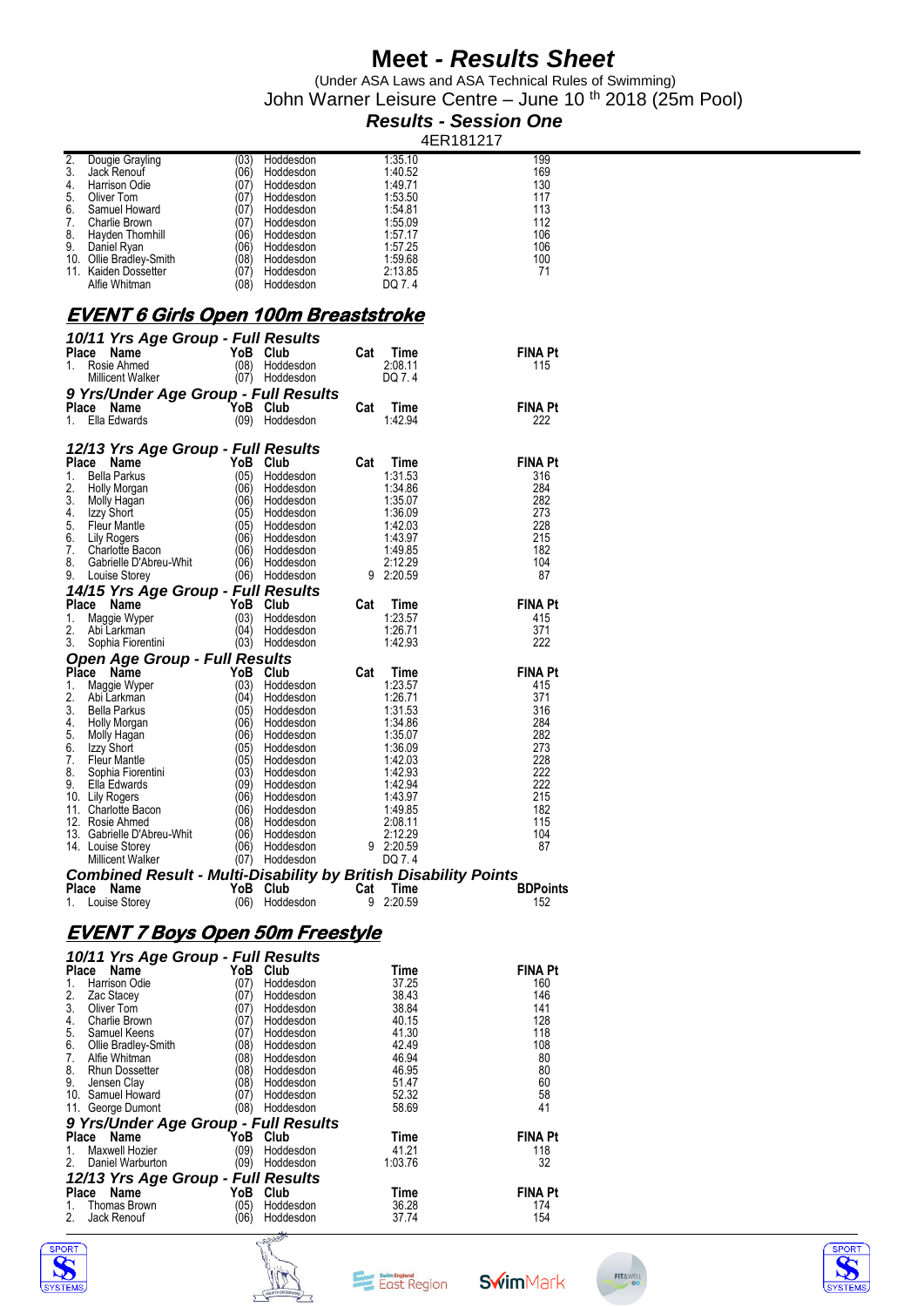(Under ASA Laws and ASA Technical Rules of Swimming) John Warner Leisure Centre – June 10 <sup>th</sup> 2018 (25m Pool)

#### *Results - Session One* 4ER181217

| 3.<br>Hayden Thomhill<br>4.<br>Cristiano Barone                                                                                                                                                                                                                                                                                                                                                                                               | (06)<br>Hoddesdon<br>(06)<br>Hoddesdon | 38.13<br>38.84       | 150<br>141            |
|-----------------------------------------------------------------------------------------------------------------------------------------------------------------------------------------------------------------------------------------------------------------------------------------------------------------------------------------------------------------------------------------------------------------------------------------------|----------------------------------------|----------------------|-----------------------|
| 5.<br>Benjamin Taylor                                                                                                                                                                                                                                                                                                                                                                                                                         | (06)<br>Hoddesdon                      | 40.21                | 127                   |
| 6.<br>Daniel Ryan<br>7.<br>Dawson Whitelegg                                                                                                                                                                                                                                                                                                                                                                                                   | (06)<br>Hoddesdon<br>(06)<br>Hoddesdon | 44.00<br>47.06       | 97<br>79              |
| 8.<br>Oliver Shaw                                                                                                                                                                                                                                                                                                                                                                                                                             | (06)<br>Hoddesdon                      | 52.52                | 57                    |
| 14/15 Yrs Age Group - Full Results                                                                                                                                                                                                                                                                                                                                                                                                            |                                        |                      |                       |
| Place<br>Name<br>1.<br>Zac Hozier                                                                                                                                                                                                                                                                                                                                                                                                             | YoB<br>Club<br>(04)<br>Hoddesdon       | Time<br>29.86        | <b>FINA Pt</b><br>312 |
| 2.<br>Alexander Tate                                                                                                                                                                                                                                                                                                                                                                                                                          | (03)<br>Hoddesdon                      | 30.06                | 306                   |
| 3.<br>Dougie Grayling                                                                                                                                                                                                                                                                                                                                                                                                                         | (03)<br>Hoddesdon                      | 33.81                | 215                   |
| <b>Open Age Group - Full Results</b>                                                                                                                                                                                                                                                                                                                                                                                                          |                                        |                      |                       |
| Place Name<br>Zac Hozier<br>1.                                                                                                                                                                                                                                                                                                                                                                                                                | YoB Club<br>(04)<br>Hoddesdon          | Time<br>29.86        | <b>FINA Pt</b><br>312 |
| 2.<br>Alexander Tate                                                                                                                                                                                                                                                                                                                                                                                                                          | (03)<br>Hoddesdon                      | 30.06                | 306                   |
| 3.<br>Dougie Grayling<br>4.                                                                                                                                                                                                                                                                                                                                                                                                                   | (03)<br>Hoddesdon<br>(05)              | 33.81                | 215<br>174            |
| Thomas Brown<br>5.<br>Harrison Odie                                                                                                                                                                                                                                                                                                                                                                                                           | Hoddesdon<br>(07)<br>Hoddesdon         | 36.28<br>37.25       | 160                   |
| 6.<br>Jack Renouf                                                                                                                                                                                                                                                                                                                                                                                                                             | (06)<br>Hoddesdon                      | 37.74                | 154                   |
| 7.<br>Hayden Thomhill<br>8.<br>Zac Stacey                                                                                                                                                                                                                                                                                                                                                                                                     | (06)<br>Hoddesdon<br>(07)<br>Hoddesdon | 38.13<br>38.43       | 150<br>146            |
| 9.<br>Cristiano Barone                                                                                                                                                                                                                                                                                                                                                                                                                        | (06)<br>Hoddesdon                      | 38.84                | 141                   |
| 9.<br>Oliver Tom                                                                                                                                                                                                                                                                                                                                                                                                                              | (07)<br>Hoddesdon                      | 38.84                | 141                   |
| 11. Charlie Brown<br>12. Benjamin Taylor                                                                                                                                                                                                                                                                                                                                                                                                      | (07)<br>Hoddesdon<br>(06)<br>Hoddesdon | 40.15<br>40.21       | 128<br>127            |
| 13. Maxwell Hozier                                                                                                                                                                                                                                                                                                                                                                                                                            | (09)<br>Hoddesdon                      | 41.21                | 118                   |
| 14. Samuel Keens                                                                                                                                                                                                                                                                                                                                                                                                                              | (07)<br>Hoddesdon                      | 41.30                | 118                   |
| 15. Ollie Bradley-Smith<br>16. Daniel Ryan                                                                                                                                                                                                                                                                                                                                                                                                    | (08)<br>Hoddesdon<br>(06)<br>Hoddesdon | 42.49<br>44.00       | 108<br>97             |
| 17. Alfie Whitman                                                                                                                                                                                                                                                                                                                                                                                                                             | (08)<br>Hoddesdon                      | 46.94                | 80                    |
| 18. Rhun Dossetter                                                                                                                                                                                                                                                                                                                                                                                                                            | (08)<br>Hoddesdon                      | 46.95<br>47.06       | 80                    |
| 19. Dawson Whitelegg<br>20. Jensen Clay                                                                                                                                                                                                                                                                                                                                                                                                       | (06)<br>Hoddesdon<br>(08)<br>Hoddesdon | 51.47                | 79<br>60              |
| 21. Samuel Howard                                                                                                                                                                                                                                                                                                                                                                                                                             | (07)<br>Hoddesdon                      | 52.32                | 58                    |
| 22. Oliver Shaw<br>23. George Dumont                                                                                                                                                                                                                                                                                                                                                                                                          | (06)<br>Hoddesdon<br>(08)<br>Hoddesdon | 52.52<br>58.69       | 57<br>41              |
| 24. Daniel Warburton                                                                                                                                                                                                                                                                                                                                                                                                                          | (09)<br>Hoddesdon                      | 1:03.76              | 32                    |
|                                                                                                                                                                                                                                                                                                                                                                                                                                               |                                        |                      |                       |
|                                                                                                                                                                                                                                                                                                                                                                                                                                               |                                        |                      |                       |
| <u>EVENT 8 Girls Open 50m Freestyle</u>                                                                                                                                                                                                                                                                                                                                                                                                       |                                        |                      |                       |
| 10/11 Yrs Age Group - Full Results                                                                                                                                                                                                                                                                                                                                                                                                            |                                        |                      |                       |
| Name                                                                                                                                                                                                                                                                                                                                                                                                                                          | YoB<br>Club                            | Cat<br>Time          | <b>FINA Pt</b>        |
| Rosie Ahmed<br><b>Issys Coker</b>                                                                                                                                                                                                                                                                                                                                                                                                             | (08)<br>Hoddesdon<br>(07)<br>Hoddesdon | 39.75<br>40.78       | 199<br>185            |
| Millicent Walker                                                                                                                                                                                                                                                                                                                                                                                                                              | (07)<br>Hoddesdon                      | 44.78                | 139                   |
| Ella Robinson                                                                                                                                                                                                                                                                                                                                                                                                                                 | (08)<br>Hoddesdon                      | 1:00.28              | 57                    |
| Louise Duffy<br>Imogen La-Band                                                                                                                                                                                                                                                                                                                                                                                                                | (08)<br>Hoddesdon<br>(08)<br>Hoddesdon | 1:00.78<br>1:01.94   | 55<br>52              |
| Abi Sproga                                                                                                                                                                                                                                                                                                                                                                                                                                    | (07)<br>Hoddesdon                      | 1:09.95              | 36                    |
|                                                                                                                                                                                                                                                                                                                                                                                                                                               |                                        |                      |                       |
| Ella Edwards                                                                                                                                                                                                                                                                                                                                                                                                                                  | YoB<br>Club<br>(09)<br>Hoddesdon       | Cat<br>Time<br>39.16 | FINA Pt<br>209        |
|                                                                                                                                                                                                                                                                                                                                                                                                                                               |                                        |                      |                       |
|                                                                                                                                                                                                                                                                                                                                                                                                                                               |                                        |                      |                       |
| Name<br>Holly Morgan                                                                                                                                                                                                                                                                                                                                                                                                                          | YoB<br>Club<br>(06)<br>Hoddesdon       | Cat<br>Time<br>31.16 | <b>FINA Pt</b><br>414 |
| <b>Molly Cobbold</b>                                                                                                                                                                                                                                                                                                                                                                                                                          | (06)<br>Hoddesdon                      | 32.58                | 362                   |
| <b>Bella Parkus</b>                                                                                                                                                                                                                                                                                                                                                                                                                           | (05)<br>Hoddesdon                      | 32.77                | 356                   |
| Lily Rogers<br>Molly Hagan                                                                                                                                                                                                                                                                                                                                                                                                                    | (06)<br>Hoddesdon<br>(06<br>Hoddesdon  | 33.94<br>35.03       | 321<br>292            |
| Izzy Short                                                                                                                                                                                                                                                                                                                                                                                                                                    | (05)<br>Hoddesdon                      | 35.43                | 282                   |
| Lucy Keens<br>Fleur Mantle                                                                                                                                                                                                                                                                                                                                                                                                                    | (05)<br>Hoddesdon                      | 35.80                | 273<br>240            |
| Diara Zegiri                                                                                                                                                                                                                                                                                                                                                                                                                                  | (05)<br>Hoddesdon<br>(06)<br>Hoddesdon | 37.35<br>39.22       | 208                   |
|                                                                                                                                                                                                                                                                                                                                                                                                                                               | (06)<br>Hoddesdon                      | 40.48                | 189                   |
|                                                                                                                                                                                                                                                                                                                                                                                                                                               | (06)<br>Hoddesdon<br>(06)<br>Hoddesdon | 43.58<br>44.50       | 151<br>142            |
|                                                                                                                                                                                                                                                                                                                                                                                                                                               | (06)<br>Hoddesdon                      | 9<br>47.79           | 114                   |
|                                                                                                                                                                                                                                                                                                                                                                                                                                               | (05)<br>Hoddesdon                      | 49.67                | 102                   |
|                                                                                                                                                                                                                                                                                                                                                                                                                                               |                                        |                      |                       |
| Name<br>Lily Merrett                                                                                                                                                                                                                                                                                                                                                                                                                          | YoB<br>Club<br>(03)<br>Hoddesdon       | Cat<br>Time<br>28.72 | <b>FINA Pt</b><br>529 |
| Catherine Ryan                                                                                                                                                                                                                                                                                                                                                                                                                                | (04)<br>Hoddesdon                      | 29.21                | 503                   |
| Lucy Hinks                                                                                                                                                                                                                                                                                                                                                                                                                                    | (03)<br>Hoddesdon                      | 31.45                | 403                   |
| Maggie Wyper<br><b>Mollie Downes</b>                                                                                                                                                                                                                                                                                                                                                                                                          | (03)<br>Hoddesdon<br>(03)<br>Hoddesdon | 31.53<br>31.90       | 400<br>386            |
| Ellis Burroughs                                                                                                                                                                                                                                                                                                                                                                                                                               | (03)<br>Hoddesdon                      | 33.31                | 339                   |
| Sophia Fiorentini                                                                                                                                                                                                                                                                                                                                                                                                                             | (03)<br>Hoddesdon                      | 36.77                | 252                   |
| 12/13 Yrs Age Group - Full Results<br>14/15 Yrs Age Group - Full Results                                                                                                                                                                                                                                                                                                                                                                      | YoB<br>Club                            |                      | <b>FINA Pt</b>        |
| Name<br><b>Lily Merrett</b>                                                                                                                                                                                                                                                                                                                                                                                                                   | (03)<br>Hoddesdon                      | Cat<br>Time<br>28.72 | 529                   |
| Place<br>1.<br>2.<br>3.<br>4.<br>5.<br>6.<br>7.<br>9Yrs/Under Age Group - Full Results<br>Place Name<br>1.<br>Place<br>1.<br>2.<br>3.<br>4.<br>5.<br>6.<br>7.<br>8.<br>9.<br>10. Charlotte Bacon<br>11. Anya Jenkins<br>12. Katherine Warburton<br>13. Louise Storey<br>14. Lucy Keen<br>Place<br>1.<br>2.<br>3.<br>4.<br>5.<br>6.<br>7.<br><b>Open Age Group - Full Results</b><br>Place<br>1.<br>2.<br>Catherine Ryan<br>3.<br>Holly Morgan | (04)<br>Hoddesdon<br>(06)<br>Hoddesdon | 29.21<br>31.16       | 503<br>414            |